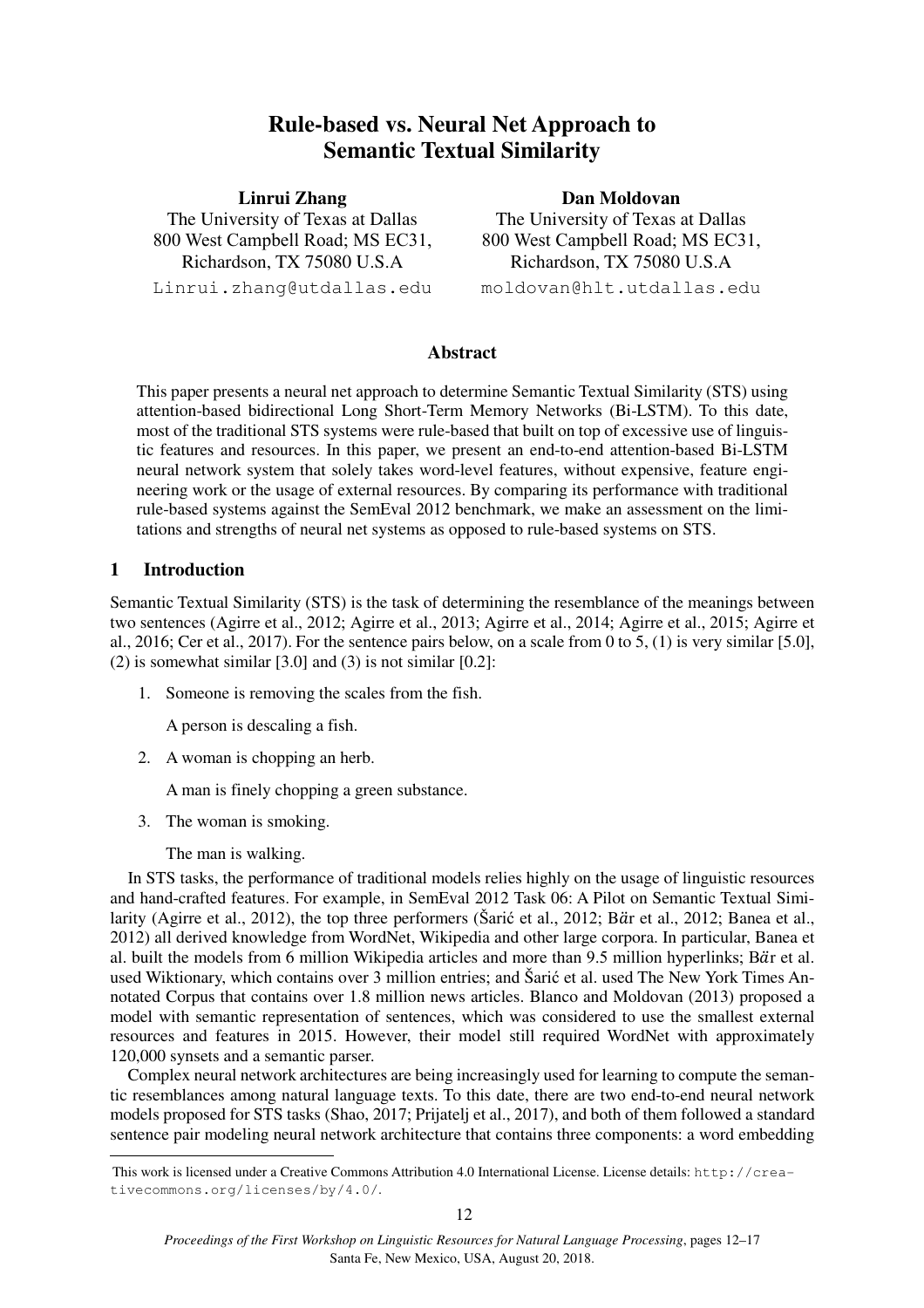component that transforms words into word vectors, a sentence embedding component that takes word vectors as input and encodes the sentence into a single vector that represents the semantic meanings of the original sentence, and a comparator component that evaluates the similarity between sentence vectors and generates a similarity score.

In this paper, we modified and improved the modals proposed by Prijatelj et al. (2017) and Shao (2017), and proposed a Bi-LSTM neural network model as the representative of the neural net approach and evaluated it on the SemEval 2012 dataset. In the experimental section, we compared our system with the top three performers in SemEval 2012 using traditional rule-based models. Because neither Shao nor Prijatelj et al. considered attention mechanisms (Yang et al., 2016) in their systems, we specifically applied attention mechanisms to improve the performance of our system.

The goal of the paper is to illustrate that with well-designed neural network models, we can achieve competitive results (compared to traditional rule-based models) without expensive feature engineering work and external resources. We also make an assessment on the limitations of neural net systems as opposed to rule-based systems on STS.

# **2 Related Work**

Determining textual similarity is relatively new as a stand-alone task since SemEval-2012, but it is often a component of NLP applications such as information retrieval, paraphrase recognition, grading answers to questions and many other tasks. In this section, we only list the works that are involved in our evaluation systems: the top performers in SemEval 2012 and recent neural network-based approaches in SemEval 2017.

The performance of the rule-based models (Šarić et al., 2012; Bär et al., 2012; Banea et al., 2012) mostly rely on word pairings and knowledge derived from large corpora, e.g., Wikipedia. Regardless of details, each word in *sent1* is paired with the word in *sent2* that is most similar according to some similarity measure. Then, all similarities are added and normalized by the length of *sent1* to obtain the similarity score from *sent<sub>1</sub>* to *sent<sub>1</sub>*. The process is repeated to obtain the similarity score from *sent<sub>2</sub>* to *sent<sub>1</sub>*, and both scores are then averaged to determine the overall textual similarity. Several word to word similarity measures are often combined with other shallow features (e.g. n-gram overlap, syntactic dependencies) to obtain the final similarity score.

Shao (2017) proposed a simple convolutional neural network (CNN) models for STS. He used a CNN as the sentence embedding component to encode the original sentences into sentence-level vectors and generated a semantic difference vector by concatenating the element-wise absolute difference and the element-wise multiplication of the corresponding sentence vectors. He then passed the semantic difference vector into a fully connected neural network to perform regression to generate the similarity score on a continuous inclusive scale from 0 to 5. His model ranked 3rd on the primary track of SemEval 2017.

Prijatelj et al. (2017) wrote a survey on neural networks for semantic textual similarity. The framework of their model is similar to Shao's, but they explored various neural network architectures, from simple to complex, and reported the results of applying the combination of these neural network models within this framework.

# **3 System Description**

Figure 1 provides an overview of our neural network-based model. The sentence pairs first pass through a pre-processing step described in subsection 3.1 to generate word embeddings. The attention-based Bi-LSTM models transform the word embeddings into sentence-level vectors described in subsection 3.2. In subsection 3.3, we use the same semantic difference vector as Shao to represent the semantic difference between the sentence-level vectors. Lastly, we pass the semantic difference vector into fully connected neural networks to generate the similarity score between the original sentence pairs.

# **3.1 Pre-processing**

We first applied a simple NLP pipeline to the input sentences to tokenize them, remove punctuations and lower-case all the tokens. Second, we looked up the word embeddings from the pretrained 50-di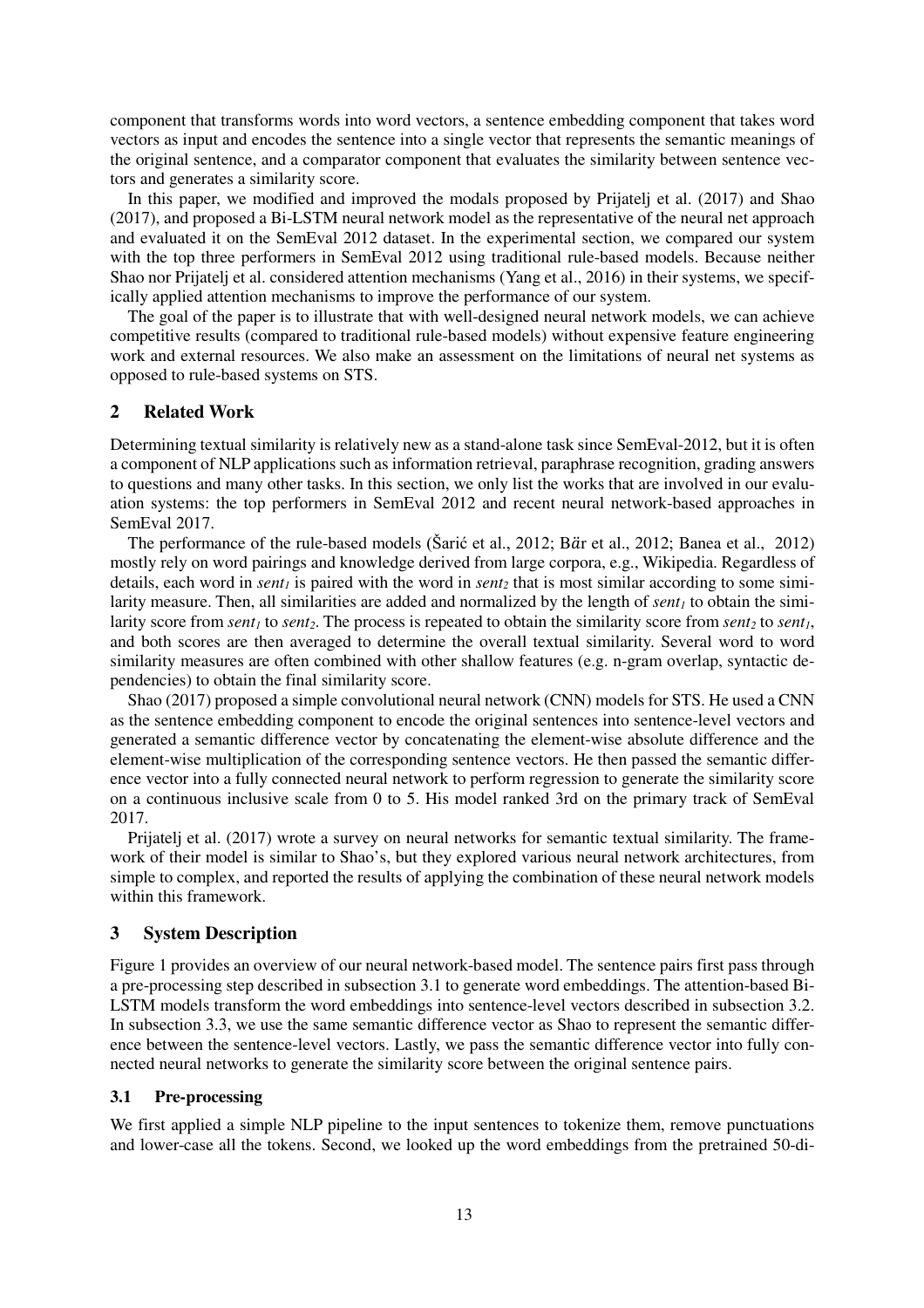mension GloVe vectors, and set non-existing words to zero vector. Third, we enhanced the word embeddings by adding a true/false (1/0) flag to them if the corresponding word appears in both sentences. Lastly, we unified the length of the inputs by padding the sentences.



Figure 1: The structure of attention-based Bi-LSTM network for Semantic Textual Similarity.

#### **3.2 Attention-based LSTM**

Since sentences are sequences of words, and the order of the words matters, it is natural to use LSTMs (Hochreiter and Schmidhuber, 1997) to encode sentences into vectors. However, sometimes the backward sequence contains useful information as well, especially for long and unstructured sentences. Because of this, Irsoy and Cardie (2014) proposed Deep Bidirectional RNNs that can make predictions based on future words by having the RNN model read through the sentence backwards. In this section, we will first introduce a regular LSTM network and then extend it into a Bi-LSTM. At the end of this section, we will apply attention mechanisms to improve the performance of the system.

The traditional LSTM unit is defined by 5 components: an input gate, a forget gate, an output gate, a new memory generation cell and a final memory cell.

**The input gate** is to decide if the input  $x_t$  is worth being preserved based on the input word  $x_t$  and the past hidden state *ht−1*.

$$
i_t = \sigma(W^{(i)}x_t + U^{(i)}h_{t-1})
$$
\n(1)

**The forget gate** f*t* makes an assessment on whether the past memory cell is useful to compute the current memory cell.

$$
f_t = \sigma(w^{(f)}x_t + U^{(f)}h_{t-1})
$$
\n(2)

**The output gate** is to separate the final memory *ct* from the hidden state *ht*.

$$
o_t = \sigma(W^{(o)}x_t + U^{(o)}h_{t-1})
$$
\n(3)

**The new memory generation cell** is used to generate a new memory  $\tilde{c}_t$  by input work  $x_t$  and the past hidden state *ht−1*.

$$
\tilde{c}_t = \tanh(W^{(c)}x_t + U^{(c)}h_{t-1})\tag{4}
$$

**The final memory cell** produces the final memory *ct* by summing the advice of the forget gate *ft* and input gate  $i_t$ .

$$
c_t = f_t \cdot c_{t-1} + i_t \cdot \tilde{c}_t \tag{5}
$$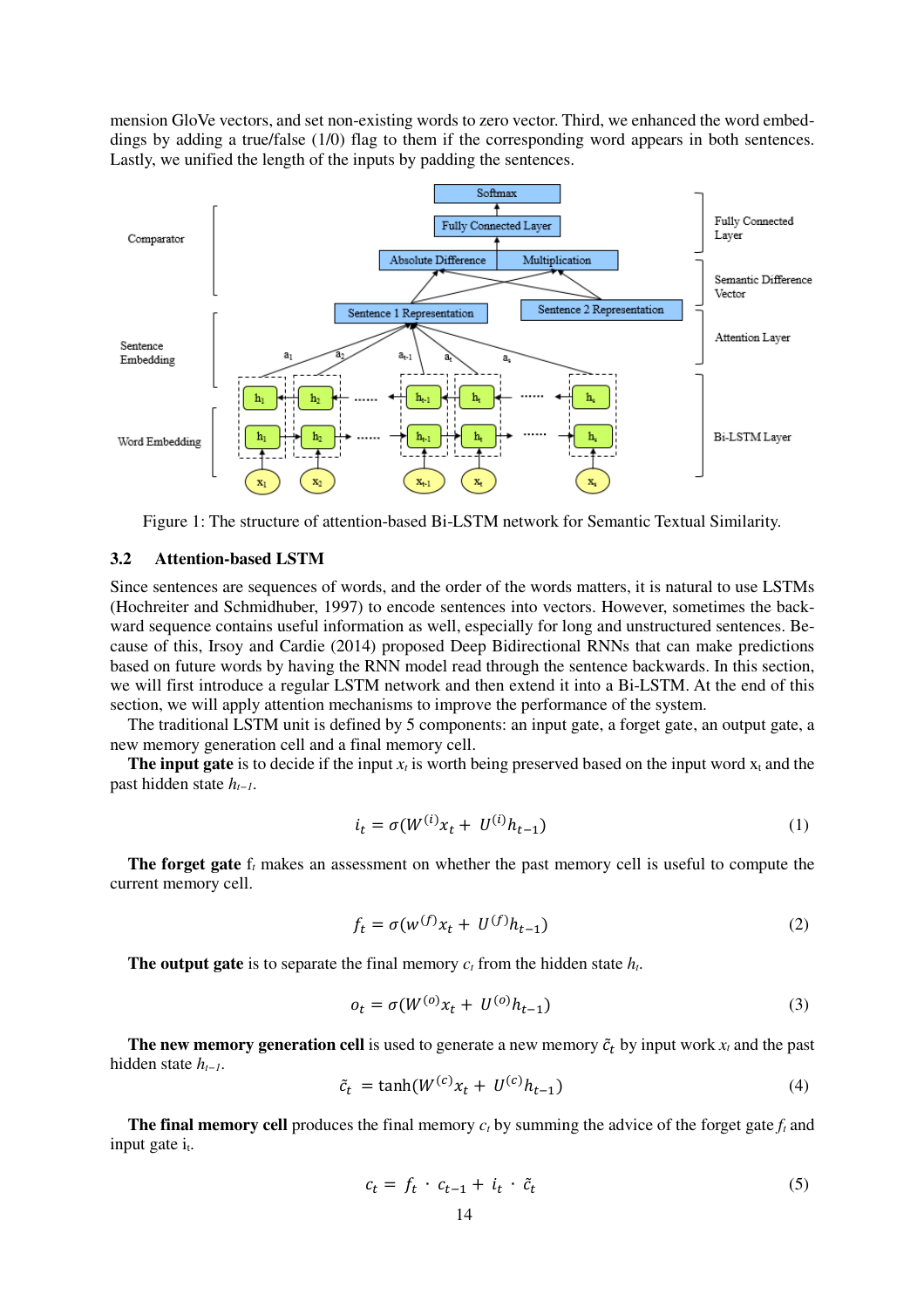$$
h_t = o_t \cdot \tanh(c_t) \tag{6}
$$

A Bi-LSTM could be viewed as a network that maintains two hidden LSTM layers together, at each time-step *t*, one for the forward propagation and another for the backward propagation. The final classification results are generated through the combination of the score results produced by both hidden layers. The mathematical representation of a simplified Bi-LSTM is shown as follows:

$$
\vec{h}_t = f(\vec{W}x_t + \vec{V}\vec{h}_{t-1} + \vec{b})\tag{7}
$$

$$
\overleftarrow{h}_t = f(\overleftarrow{W}x_t + \overleftarrow{V}\overleftarrow{h}_{t-1} + \overleftarrow{b})
$$
\n(8)

$$
\hat{y}_t = g(Uh_t + c) = g(U[\vec{h}_{t-1}; \vec{h}_{t-1}] + c)
$$
\n(9)

where  $\hat{y}_t$  is the final predication. The symbols  $\rightarrow$  and  $\leftarrow$  are indicating directions. The rest of the terms are defined the same as in regular LSTM neural networks. *W, U* are weight matrices that are associated with input  $x_t$  and hidden states  $h_t$ . *U* is used to combine the two hidden LSTM layers together, *b* and *c* are bias term. *g(x)* and *f(x)* are activation functions.

Not all words contribute equally to the representation of the sentence meaning; thus, we extract words that are more informative to the sentence and aggregate these words to the sentence-level vector by applying the attention mechanism. Specifically:

First, we feed the hidden state  $h_t$  through a one-layer MLP to get  $u_t$ , and  $u_t$  could be viewed as a hidden representation of *ht*.

$$
u_t = \tanh(Wh_t + b) \tag{10}
$$

Second, we multiply  $u_t$  with a context vector  $u_w$ , and normalized the results through a softmax function to get the importance weight  $a_t$  of each hidden state  $h_t$ . The context vector could be seen as a high-level vector to select informative word in the sentence (Sukhbaatar et al., 2015) and it will be jointly learned during the training process.

$$
a_t = \frac{exp(u_t^T u_w)}{\sum_t exp(u_t^T u_w)}
$$
(11)

Lastly, the final state *S* is a sum over of the hidden states and its the importance weights.

$$
S = \sum_{t} a_{t} h_{t} \tag{12}
$$

#### **3.3 Semantic Difference of Sentences**

We used the same semantic difference vector as Shao, by concatenating the element-wise absolute difference and the element-wise multiplication of the corresponding sentence-level embedding pairs.

The generated semantic difference vector is passed through a two-layer fully connected neural networks with a softmax function as the output layer and generated a probabilistic distribution over the six similarity labels used in the SemEval 2012 task. We multiplied it with a constant matrix with integers from 0 to 5 to transfer the probabilistic distribution into a float number as the final semantic similarity score between the original sentence pairs.

#### **4 Experiment**

#### **4.1 Corpus**

We evaluated our system on the corpora used in SemEval 2012 Task 06: A Pilot on Semantic Textual Similarity. It contains five corpora: (1) MSRvid, short sentences for video descriptions; (2) MSRpar, long sentences of paraphrases; (3) SMTeuroparl, output of machine translation systems and reference translations; (4) OnWN, OntoNotes and WordNet glosses; and (5) SMTnews, output of machine translation systems in the news domain and gold translations. In corpus (1) to (3), both training and testing data are provided, and corpus (4) and (5) are surprise data (new domain data) and only testing data are provided. For more details about the corpus, please refer to Agirre et al. (2012).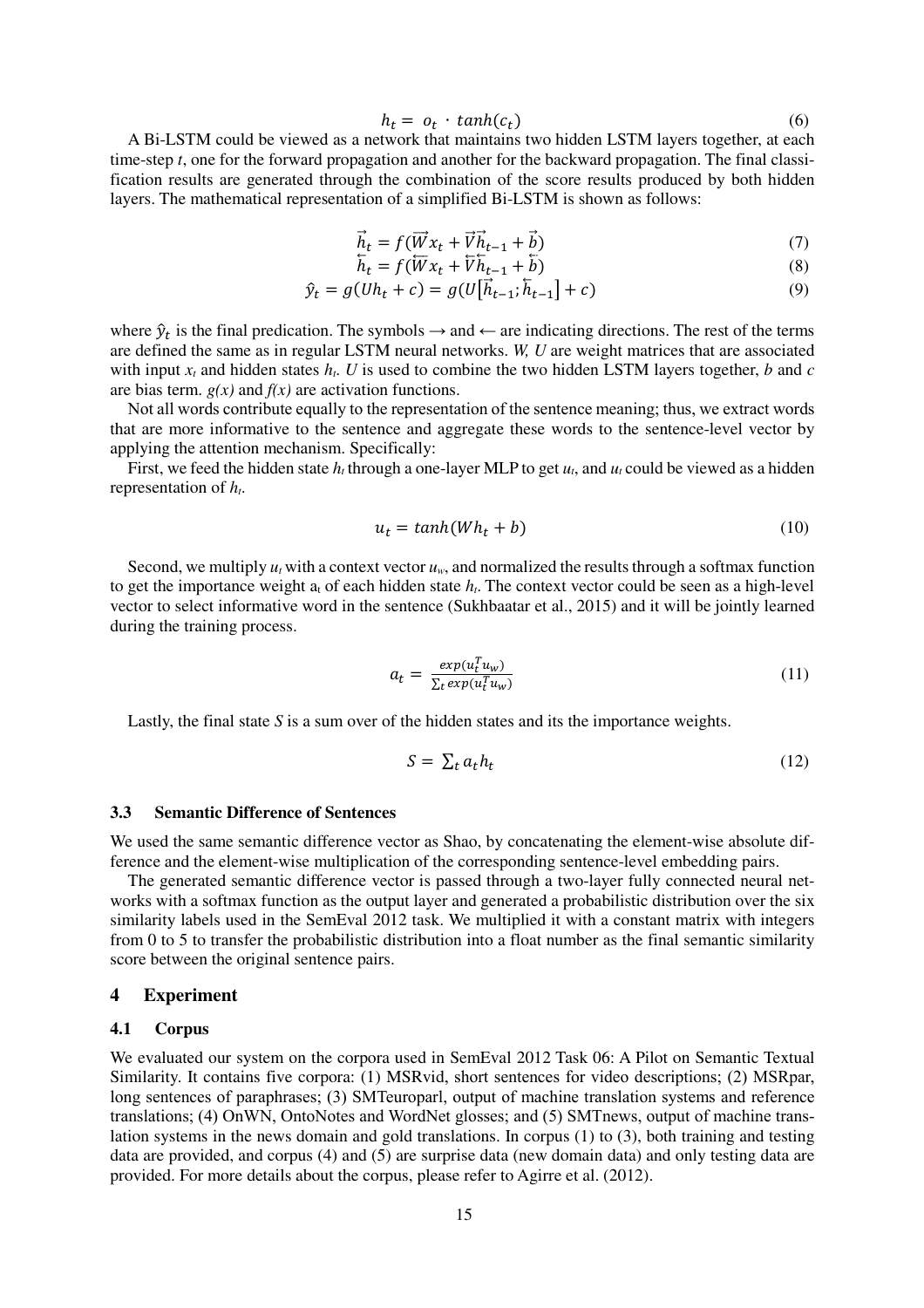We followed the training and testing splits of the original corpus. Since corpus (4) and (5) do not have corresponding training data, we used the training data of corpus (2) as the training data for corpus (4) since both corpus contains long and hard to parse sentences, and we used the training data of corpus (3) as the training data for corpus (5), since both corpus contains ungrammatical sentences.

#### **4.2 Experiment Results**

We used the Pearson correlation coefficient to evaluate the performance. We introduced two neural network models: a regular LSTM model and a Bi-LSTM model and, for each model, we also demonstrated their performance with attention mechanisms. Table 1 shows the results of the neural network-based systems and the traditional rule-based systems on in-domain data (corpus 1 to 3) and out-of-domain data (corpus 4 and 5).

| <b>System</b>      |            | <b>MSRvid</b> | <b>MSRpar</b> | <b>SMTeuroparl</b> | OnWN   | <b>SMTnews</b> |
|--------------------|------------|---------------|---------------|--------------------|--------|----------------|
| <b>LSTM</b>        | Basic      | 0.7774        | 0.5278        | 0.2787             | 0.4519 | 0.2071         |
|                    | +attention | 0.7851        | 0.5891        | 0.3492             | 0.4773 | 0.2635         |
| <b>Bi-LSTM</b>     | Basic      | 0.7661        | 0.5258        | 0.3993             | 0.4591 | 0.3298         |
|                    | +attention | 0.7762        | 0.6210        | 0.4368             | 0.5607 | 0.3976         |
| Bär et al., 2012   |            | 0.8739        | 0.6830        | 0.5280             | 0.6641 | 0.4937         |
| Šarić et al., 2012 |            | 0.8620        | 0.6985        | 0.3612             | 0.7049 | 0.4683         |
| Banea et al., 2012 |            | 0.8750        | 0.5353        | 0.4203             | 0.6715 | 0.4033         |

Table 1: The Person correlation coefficient of our system and the top three performers in SemEval 2012 benchmark.

### **4.3 Results Analysis**

From the results, we could observe that: (1) The overall performance of the rule-based model is still slightly better than the neural network-based approach. However, we must note that the neural network models are end-to-end models that do not use complicated linguistic features and resources. (2) The neural network-based approaches are better at handling long sentences, whereas the rule-based systems are good at handling short sentences. The reason is that the performance of the traditional rule-based models greatly relies on the extraction of features, however, long sentences are usually hard to parse. The errors that occur in the feature extraction step will propagate until the end and decrease the performance of the system. Whereas the neural network models only take word-level features and do end-toend training, so they do not have this "error propagation" issue. Besides, since we add attention mechanisms, the system could aggregate the influence of the informative words and ignore the unimportant words in long sentences. From the results we observe that our system beats the third-ranked performer on the MSRpar corpus, and the second- and third-ranked performers on the SMTeuroparl corpus, which contains mainly long sentences. (3) The regular LSTM model performs poorly on the SMTeuroparl corpus, but the Bi-LSTM dramatically increases the performance (ranking just after the top performer with rule-based systems). The reason is that in the SMTeuroparl corpus, one sentence in the sentence pair is usually ungrammatical. Regular LSTM can only capture the forward sequential information of sentences, so it will miss some information if the sentences are unstructured. However, the Bi-LSTM model can compensate for this missing information by capturing the backward sequential information as well, and this makes the system more robust when handling ungrammatical sentences. (4) The traditional rule-based models show a huge advantage over neural network-based models on new domain datasets. The reason is that the neural-network models are supervised models that mostly depend on the training data, and when transferred to new domains lacking training data, the performance of the system drops dramatically. On the other hand, rule-based systems rely mostly on word pairings and linguistic resources that are not as dependent on training data.

# **References**

Eneko Agirre, Mona Diab, Daniel Cer, and Aitor Gonzalez-Agirre. 2012. Semeval-2012 task 6: A pilot on semantic textual similarity. In Proceedings of the First Joint Conference on Lexical and Computational SemanticsVolume